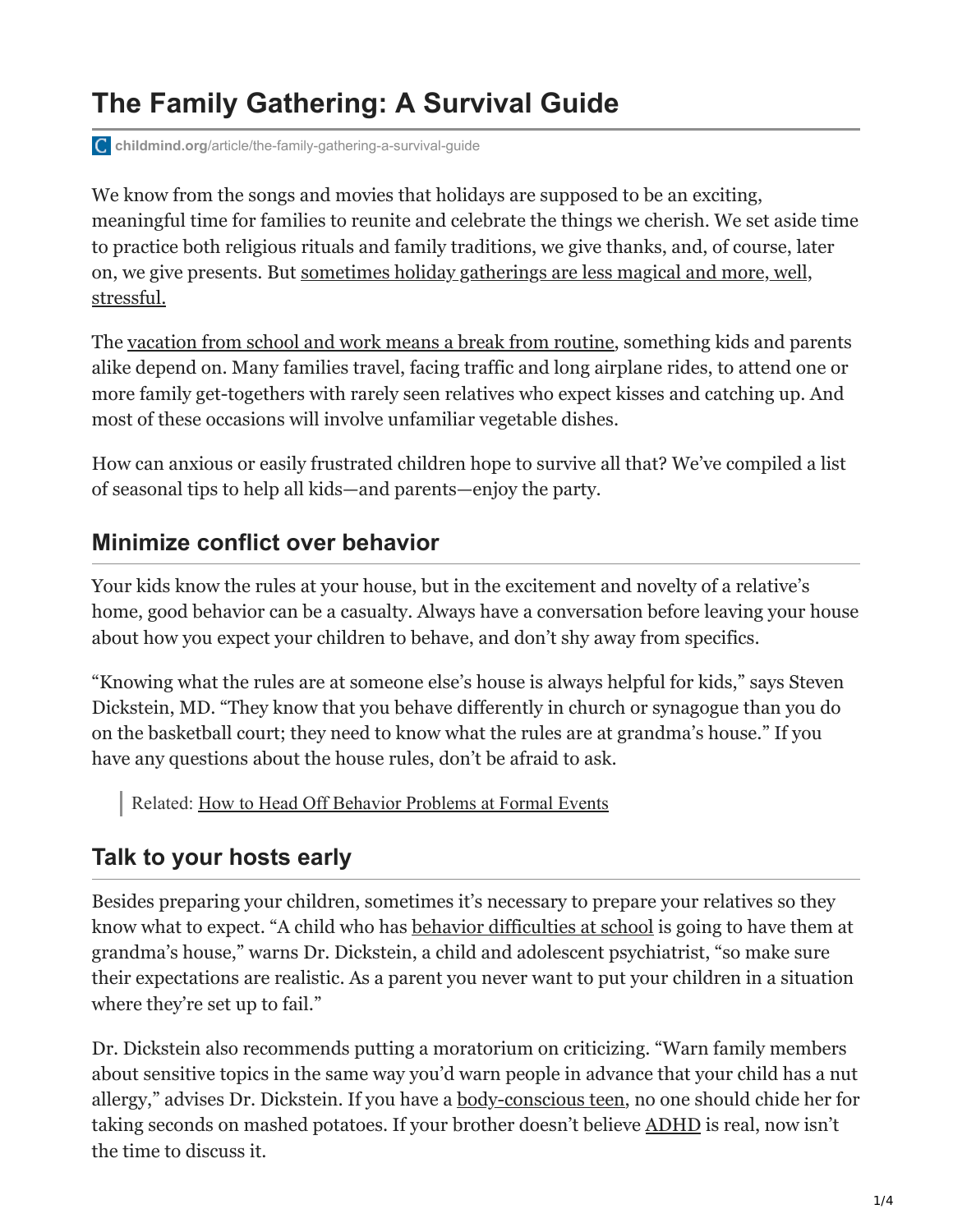## **Plan ahead for some peace and quiet**

For kids who are easily overstimulated or [sensitive to things like noise and crowds,](https://childmind.org/topics/concerns/sensory-processing/) Rachel Busman, PsyD, a clinical psychologist at the Child Mind Institute, recommends arranging for another room they can use when they need a break. "During family gatherings we want to achieve a balance between being social with relatives while also knowing that, if things get too overwhelming and intense, there's a place to take a break and just be quiet."

# **Get our email?**

Join our list and be among the first to know when we publish new articles. Get useful news and insights right in your inbox.

This site is protected by reCAPTCHA and the Google [Privacy Policy](https://policies.google.com/privacy) and [Terms of Service](https://policies.google.com/terms) apply.

# **Keep kids occupied**

Kids like [structured activities](https://childmind.org/article/why-do-kids-have-trouble-with-transitions/), and they'll probably be missing them while school is out. Fortunately the holidays lend themselves to art projects and family-friendly movies that kids enjoy. You can even start new family traditions like cutting out and decorating sugar cookies or throwing a ball around outside.

If you are [traveling with a child who will need to sit in a car for any length of time,](https://childmind.org/article/tips-for-traveling-with-challenging-children/) Dr. Busman advises packing a bag with multiple activities, particularly if the child has a lot of energy. "Don't just think four or five activities will be enough because you could be through those things before you even get on the highway," she says.

When traveling Dr. Busman also recommends planning for breaks, even if it's not that long of a trip. "Kids who get restless or have difficulty managing their impulsive behavior might really benefit from getting out of the car and running around for a few minutes."

# **Discuss social expectations**

Parents should have different social expectations for different kids, and if necessary communicate them to your extended family. "You want to avoid those mandatory hugs and kisses or cheek-pinching for kids that don't do that or like it," says Dr. Dickstein.

Kids with [selective mutism](https://childmind.org/guide/parents-guide-to-sm/) should not be pressured to talk during family gatherings (and relatives shouldn't expect them to talk either). If you have an [autistic](https://childmind.org/guide/guide-to-austism-spectrum-disorder/) child who has been working on his [social skills](https://childmind.org/article/social-challenges-kids-learning-problems/), maybe you can agree that he will sit at the table next to you and talk to familiar people—others should be expected to understand.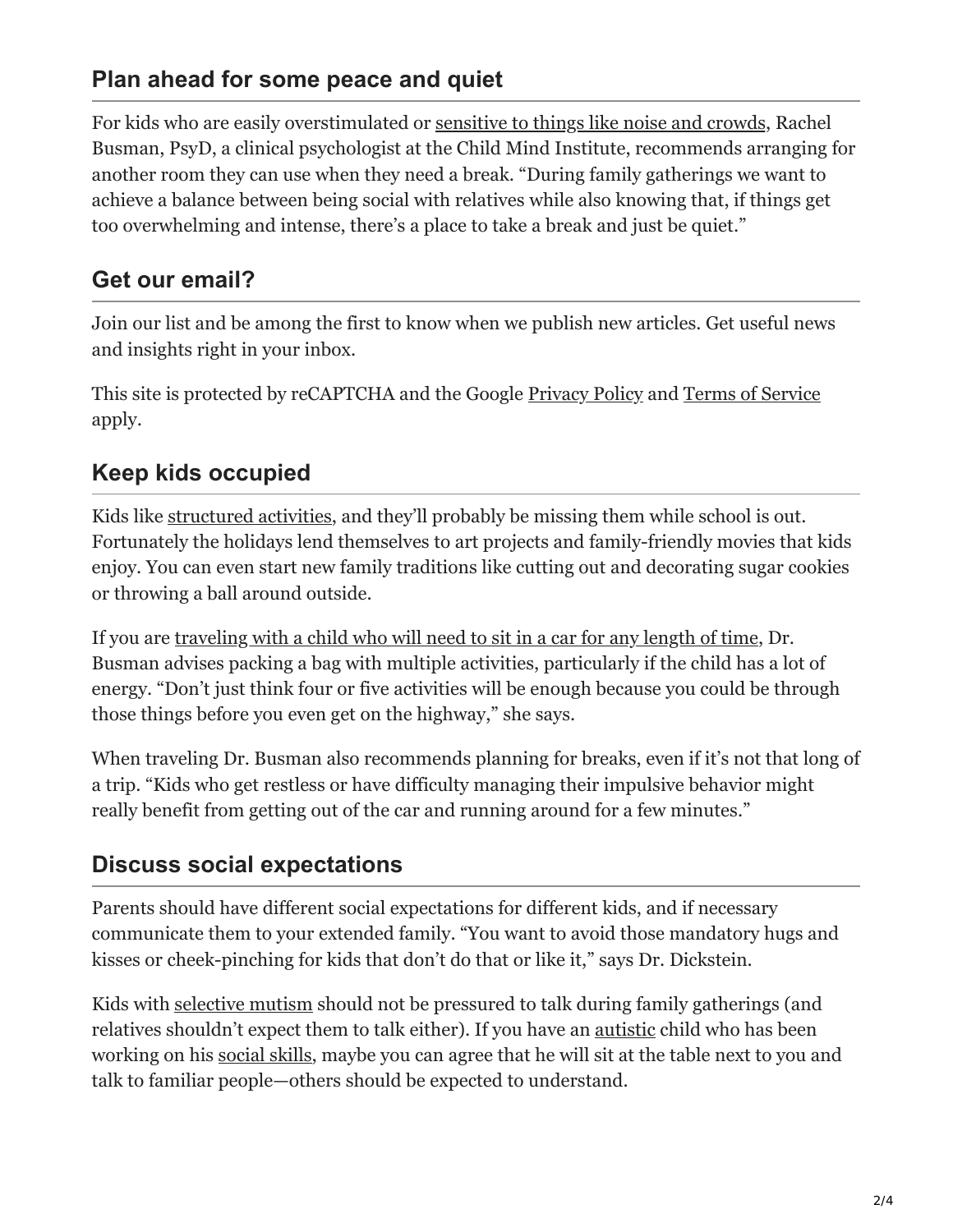Getting along with cousins and other kids they don't see often can be a challenge. Just because kids are approximately the same age [doesn't mean they'll be natural friends](https://childmind.org/article/kids-who-need-a-little-help-to-make-friends/), but they should still try to get along—with adult support if needed. If your daughter gets easily frustrated when she doesn't get her way, encourage her to share and be polite with her cousins—and let her know she should find you if conflict arises that they can't settle amicably.

Dr. Dickstein says family gatherings can be a teachable moment. "Let kids know that family is important and sometimes you have to deal with people you don't really like, but you should work it out, if you can. As parents you are probably doing that with your relatives too, so you can model good social behavior."

Related: [Helping Kids With Selective Mutism During the Holidays](https://childmind.org/article/selective-mutism-during-holidays/)

## **Think about the menu**

Family gatherings centered on a meal can put a lot of pressure on kids who are [picky eaters](https://childmind.org/article/how-to-help-kids-who-are-picky-eaters/) or who have sensory issues that limit their diet. If you are going to someone else's house for dinner and you know the menu will be a problem, Dr. Busman suggests packing something your child will eat and bringing it with you.

Have a conversation with your child ahead of time to reassure them, explaining, "I know we're going over to your aunt's house and there's going to be some different foods there, but we'll make sure that we bring some things that you like. It would be great if you could try something else, too." Exploring new foods is good for kids, but it shouldn't be the most important thing.

Related: [How to Help Kids Who Are Picky Eaters](https://childmind.org/article/how-to-help-kids-who-are-picky-eaters/)

## **Manage your expectations**

Both Dr. Busman and Dr. Dickstein agree that managing your own expectations of what the holidays "should" be like is the most essential step to any holiday gathering. "As parents we should check in with ourselves over what our own expectations are and *not* extend them to our kids," says Dr. Busman. "It would be great if the kids could sit at the table and eat a nice holiday meal with us, but they're probably not going to want to sit still for a long time. It's important to appreciate that kids might find the fun in other things, like watching a movie with their cousins or running around outside. And that's ok."

Dr. Dickstein advises identifying one or two things you would like your kids to get out of the holidays—an idea, a value, a memory of doing something special together as a family—and work on achieving that. "But above all, give yourself a break," he says. "You can't make everyone happy, and [perfect holidays are nonexistent](https://childmind.org/article/enjoy-the-holidays-more-with-mindfulness/). Think of all those Hollywood comedies about disastrous family gatherings. There's a reason why they're funny."